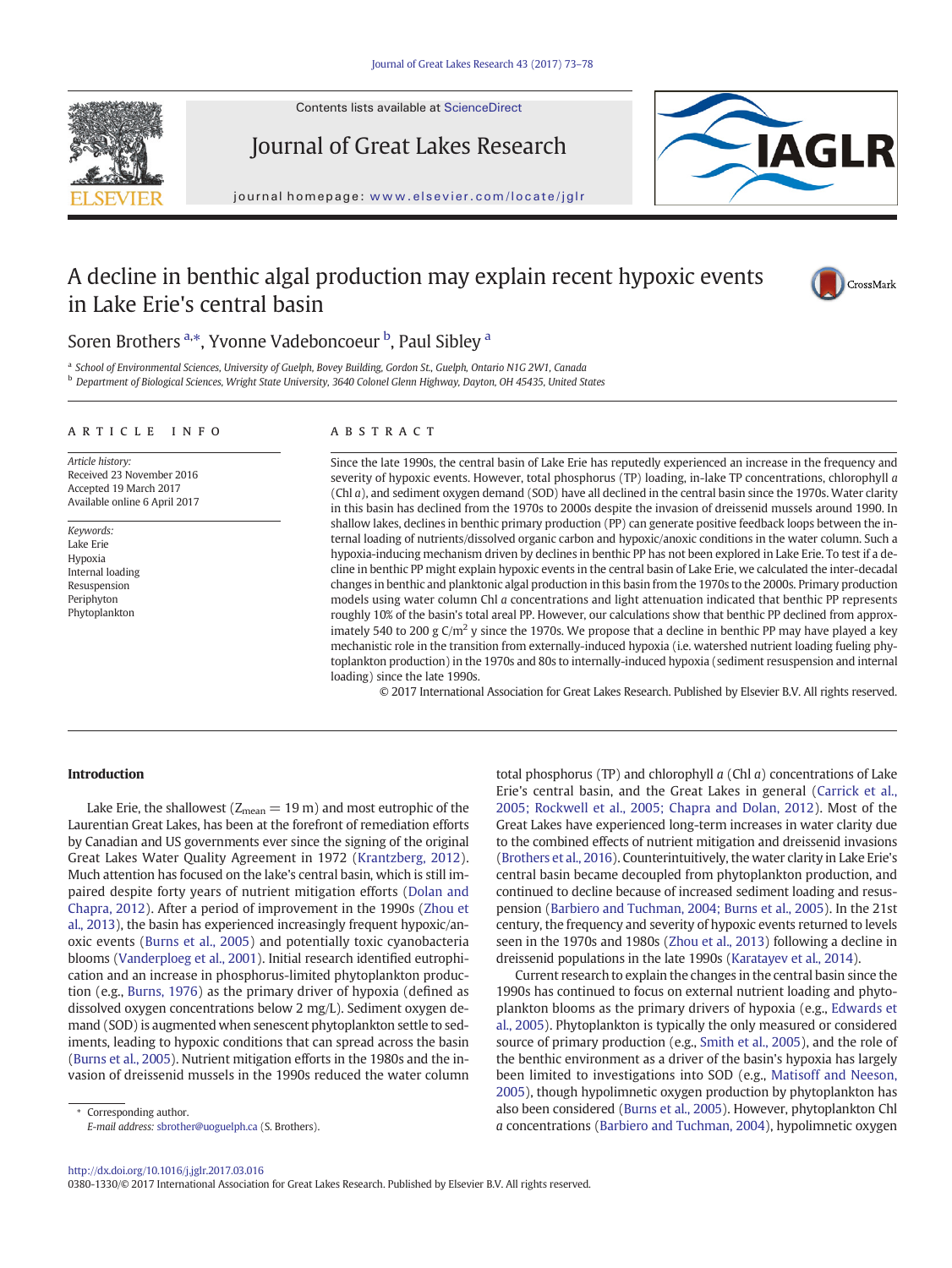demand [\(Burns et al., 2005](#page-4-0)), and SOD [\(Smith and Matisoff, 2008\)](#page-5-0), have all diminished since the 1980s. Since these trends should alleviate, not exacerbate, hypoxia, we sought other explanations for the recent recurrence of the central basin hypoxia. In shallow lakes, declines in benthic primary production (rather than an increase in SOD) can produce anoxic conditions at the sediment-water interface and promote the internal loading of dissolved organic carbon (DOC), iron, and phosphorus [\(Brothers et al., 2014](#page-4-0)). Such internal loading generates a positive "brownification-anoxia" feedback loop between increasing DOC concentrations ("brownification") and anoxic conditions by reducing light availability to benthic algae [\(Brothers et al., 2014\)](#page-4-0). Although the mechanisms governing shallow lake biogeochemical processes are rarely applied to the Great Lakes, Lake Erie's west ( $Z_{mean} = 7$  m) and central  $(Z_{mean} = 19 \text{ m})$  basins are both relatively shallow, and their euphotic zones can extend beyond the mean depths of the basins ([Chandler,](#page-4-0) [1942; Carrick et al., 2005\)](#page-4-0). Benthic algal production may contribute substantially to whole-lake primary production in the Great Lakes (up to 38% in Lake Erie; [Higgins et al., 2005; Brothers et al., 2016](#page-4-0)), and has likely increased in most Great Lake basins due to increasing water clarity [\(Brothers et al., 2016](#page-4-0)). This has made it an important basal resource for Great Lakes food webs, including pelagic fisheries ([Sierszen et al.,](#page-5-0) [2014; Turschak et al., 2014\)](#page-5-0). A decline in benthic primary productivity due to worsening water clarity may contribute to the increased frequency of hypoxia in Lake Erie's central basin.

We used established primary productivity models to calculate the benthic (periphyton) and planktonic (phytoplankton) primary production in Lake Erie's central basin from the 1970s to 2000s. We predict that both planktonic and benthic primary production will have declined during this period due to diminishing phytoplankton populations ([Barbiero](#page-4-0) [and Tuchman, 2004\)](#page-4-0) and water clarity [\(Binding et al., 2007](#page-4-0)). We argue that a significant loss of benthic algal productivity could generate increased resuspension and/or redox reactions at the sediment-water interface which could explain the recent recurrence of hypoxic events in the central basin, while a decline in planktonic PP would indicate that phytoplankton is not currently a major driver of recent hypoxic events.

#### **Methods**

We calculated the decadal areal gross primary production (PP) of Lake Erie's central basin following procedures detailed in [Brothers et](#page-4-0) [al. \(2016\).](#page-4-0) Briefly, we used previously established models for planktonic [\(Fee, 1973\)](#page-4-0) and benthic [\(Vadeboncoeur et al., 2008](#page-5-0)) PP. The planktonic model [\(Fee, 1973\)](#page-4-0) derives areal water column phytoplankton PP rates from Chl a concentrations ( $\mu$ g/L), light attenuation (K<sub>d</sub>, /m), the lightsaturated rate of photosynthesis ( $P_{\text{max}}^{\text{b}}$ , g C/g Chl *a* h) and the initial slope of the photosynthesis-irradiance curve ( $\alpha$ , g C m<sup>2</sup>/g Chl a mol). The benthic model [\(Vadeboncoeur et al., 2008; Devlin et al., 2015;](#page-5-0) [Brothers et al., 2016\)](#page-5-0) was derived from the planktonic model, but uses only light attenuation and the maximum (light-saturated) productivity of benthic periphyton (attached algae),  $BP_{\text{max}}$  (mg C/m<sup>2</sup> h).

Phytoplankton Chl  $a$  concentrations and  $K_d$  values were compiled from available literature sources and the United States' Environmental Protection Agency's (EPA) Great Lakes Environmental Database (GLENDA) for each studied decade (1970s, 1980s, 1990s, and 2000s), and are provided in Table 1. A lack of published data prevented us from modeling earlier decades. Chl a concentrations and water clarity in Lake Erie's central basin are both highly variable (e.g., [Barbiero and](#page-4-0) [Tuchman, 2004\)](#page-4-0). This makes an analysis of inter-decadal trends challenging, and resulting analyses must be made and treated with caution. In order to best represent each decade, mean annual values were thus calculated from sources which included the broadest seasonality and number of years within a given study decade. Previous studies of long-term trends (1980s to early 2000s) of Chl a concentrations in the central basin have generally reported either stable or decreasing values, depending on the seasons being considered and treatment of the data [\(Barbiero and Tuchman, 2004; Burns et al., 2005; Carrick et al., 2005;](#page-4-0) [Rockwell et al., 2005](#page-4-0)). However, to our knowledge, this study is the first to additionally incorporate Chl a concentrations from the 1970s, and also includes more recent (up to 2006) data from the EPA, thus representing a longer time series than reported in these previous studies. Chl a concentrations from mixed water samples representing the

#### Table 1

|  |  |  | Source (model input) data for inter-decadal trends of Chl a and K <sub>d</sub> . Note: These compiled data are also provided in the supplemental materials of Brothers et al. (2016) |  |
|--|--|--|--------------------------------------------------------------------------------------------------------------------------------------------------------------------------------------|--|
|--|--|--|--------------------------------------------------------------------------------------------------------------------------------------------------------------------------------------|--|

| Month     | 1970s<br>Chl a $(\mu g/L)^a$ | $K_d$ $(\mbox{/}m)^b$ | 1980s<br>Chl a $(\mu g/L)^c$ | $K_d$ $(\mbox{/}m)^d$ | 1990s<br>Chl a $(\mu g/L)^e$ | $K_d$ $(\mbox{/}m)^r$ | 2000s<br>Chl a $(\mu g/L)^g$ | $K_d$ $(\mbox{/}m)^h$ |
|-----------|------------------------------|-----------------------|------------------------------|-----------------------|------------------------------|-----------------------|------------------------------|-----------------------|
| March     | 4.40                         | 0.324                 | 2.45                         | 0.365                 | 2.42                         | 0.403                 | 1.73                         | 0.450                 |
| April     | 3.14                         | 0.397                 | 3.50                         | 0.448                 | 4.86                         | 0.403                 | 7.14                         | 0.450                 |
| May       | 2.83                         | 0.326                 | 2.48                         | 0.367                 | 1.89                         | 0.451                 | 1.35                         | 0.504                 |
| June      | 3.77                         | 0.254                 | 2.73                         | 0.286                 | 2.33                         | 0.587                 | 1.66                         | 0.656                 |
| July      | 3.77                         | 0.183                 | 2.98                         | 0.206                 | 3.36                         | 0.311                 | 2.40                         | 0.348                 |
| August    | 4.40                         | 0.199                 | 4.01                         | 0.224                 | 1.94                         | 0.262                 | 2.49                         | 0.293                 |
| September | 5.66                         | 0.247                 | 4.57                         | 0.278                 | 2.80                         | 0.403                 | 2.00                         | 0.450                 |
| October   | 6.60                         | 0.415                 | 5.13                         | 0.468                 | 2.80                         | 0.403                 | 2.00                         | 0.450                 |
| November  | 5.03                         | 0.571                 | 2.62                         | 0.643                 | 2.80                         | 0.403                 | 2.00                         | 0.450                 |
| Mean      | 4.40                         | 0.324                 | 3.39                         | 0.365                 | 2.80                         | 0.403                 | 2.53                         | 0.450                 |

a Mean annual value determined from water samples mixed in equal parts from 1 m and 5 m below the surface at 12 stations sampled from April 1st to December 1970 (Table 1, [Glooshenko et al., 1974](#page-4-0); Table 2, [Vollenweider et al., 1974\)](#page-5-0). Seasonality described for surface waters (Fig. 3, [Vollenweider et al., 1974](#page-5-0) and references therein). Annual mean applied to March.

<sup>b</sup> Mean annual value estimated from July measurements from 1973 to 1979 across 10 sites [\(Fig. 1](#page-2-0) in [Ludsin et al., 2001](#page-5-0), citing [Herdendorf, 1983\)](#page-4-0). Seasonality derived from multiple cruises carried out by the Canada Centre for Inland Water from 1969 to 1971 (Fig. 9 in [Dobson et al., 1974\)](#page-4-0). Annual mean applied to March.

<sup>c</sup> Mean annual values calculated from monthly measurements at multiple sites and water depths (surface to bottom) from 1983 to 1989 (EPA). Mean values of neighbouring months applied for March, June, and September.

<sup>d</sup> Mean annual value calculated for 1985 from multi-season regression (1983 to 2002; Fig. 3b in [Burns et al., 2005](#page-4-0)). Seasonality applied from 1970s.

e Mean annual value calculated as a seasonal weighted mean (May to October 1993) from one off-shore site in the west-central basin, corrected for pheopigments (Table 6e, [Dahl et al.,](#page-4-0) [1995](#page-4-0), as cited in Table 1 of [Carrick et al., 2005\)](#page-4-0). Water samples were mixed across either the full water column (during isothermal or weakly stratified periods) or represented the full epilimnion (during thermally stratified periods; [Dahl et al., 1995\)](#page-4-0). Seasonality calculated independently by joining March, April, and August means (EPA, monthly averages from multiple stations and depths measured from 1990 to 1999, except 1994–1995) with May to July means from 1997 and 1998 (Table 1 in [Hiriart-Baer and Smith, 2005](#page-4-0), measured for five stations at 5 m below the surface). Annual means applied to remaining months (September to November).

Mean annual value calculated for 1995 from multi-season regression (1983 to 2002; Fig. 3b in [Burns et al., 2005](#page-4-0)). Seasonality estimated from May to August values measured from five stations in 1997 and 1998 (Table 1 in [Hiriart-Baer and Smith, 2005\)](#page-4-0). Annual mean applied to remaining months.

<sup>g</sup> Mean annual value calculated independently as the total of all monthly values. April and August mean values from multiple stations and depths across the full water column from 2000 to 2009 (EPA). Remaining months determined by applying the seasonality of the 1990s to the mean June–September 2002 value from six offshore stations measured across the full water column (Table 1, [Carrick et al., 2005](#page-4-0)).

h Mean annual value estimated for 2005 from multi-season regression (1983 to 2002; Fig. 3b in [Burns et al., 2005\)](#page-4-0). Seasonality applied from 1990s, with annual mean values applied to remaining months.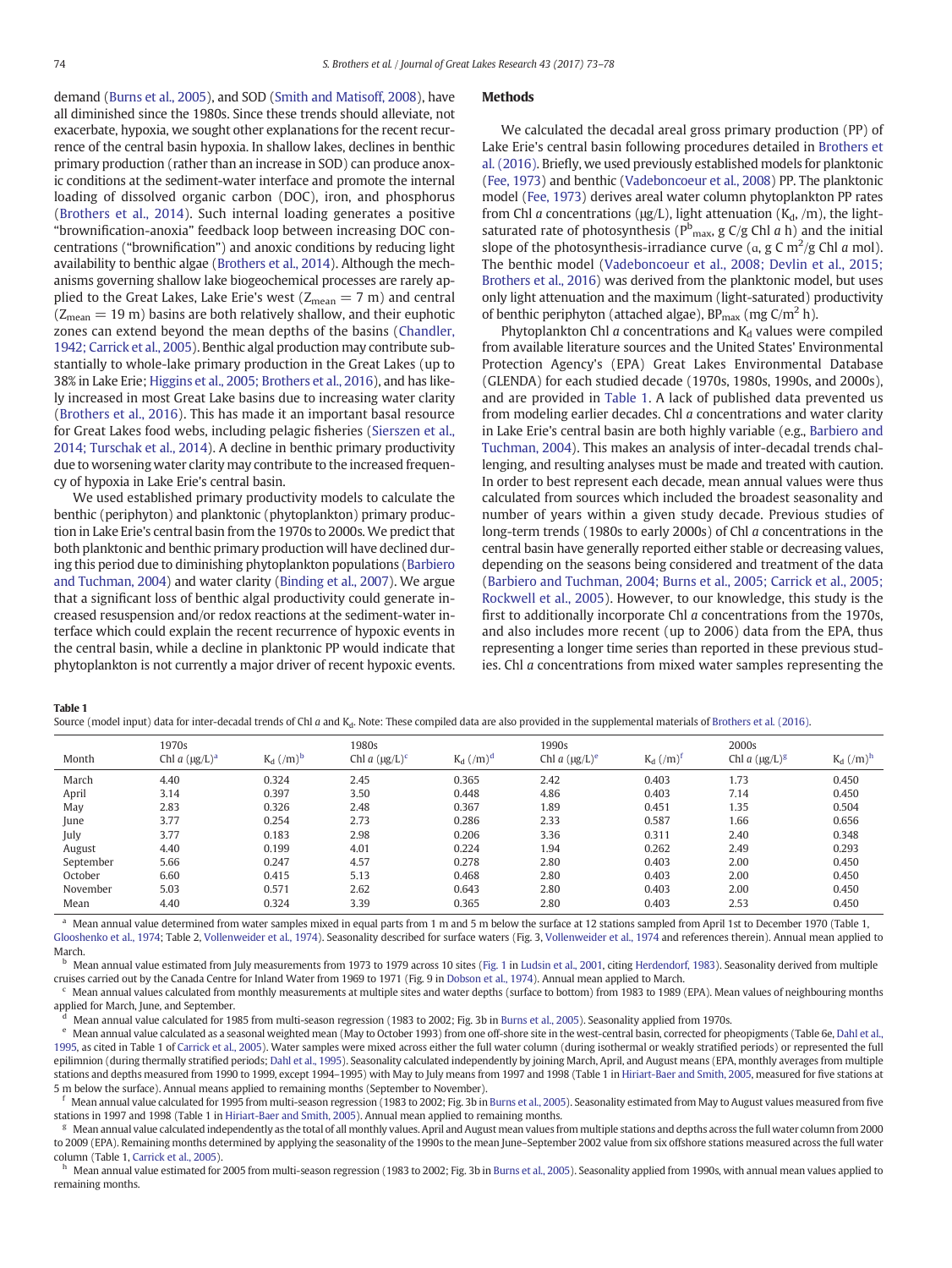<span id="page-2-0"></span>full water column were used for all decades except the 1970s, for which the only available data were from 1 m and 5 m below the surface [\(Glooshenko et al., 1974](#page-4-0)). This is unlikely to heavily influence the applied value, as an analysis of surface (0 to 6 m) and full (0 to 39 m) Chl a values from the following decade (from the EPA dataset) determined means within 0.2 μg/L of one another, with full values being slightly higher due to peak Chl a concentrations at ~20 m below the surface (data not shown). Representative mean annual  $K_d$  values from the 1970s were difficult to obtain, and were thus estimated from a seven year time series (1973–1979) of summertime measurements ([Ludsin](#page-5-0) [et al., 2001](#page-5-0) and references therein). These might provide a low mean annual  $K_d$  for the 1970s, as water clarity is generally lower in spring and autumn ([Dobson et al., 1974; Reavie et al., 2016\)](#page-4-0), though our overall established trend is corroborated by remote sensing data, which indicate that water clarity in this basin declined after the 1970s ([Binding](#page-4-0) [et al., 2007\)](#page-4-0). The basin's bathymetry (sediment surface area at 1 m depth intervals) was calculated using data published online by the National Oceanic and Atmospheric Association (NOAA), following a standard classification of the basin's geographic limits [\(Chapra and Dolan,](#page-4-0) [2012](#page-4-0)).

The vertical distribution of Chl  $a$  in the water column was assumed to be uniform (mixed) during spring (March, April, May) and fall (September, October, November), and we assumed full ice and snow coverage from December to February, setting PP to zero during this period. We imposed a subsurface chlorophyll maximum (SCM) at 19 m during the summer months (June, July, August) of the 1970s and 1980s, the depth and shape of which was calculated using each decade's summer  $K_d$  values and assuming a thermocline depth of 12 m [\(Barbiero and](#page-4-0) [Tuchman, 2001](#page-4-0)). Summer  $K_d$  values in the 1990s and 2000s provided calculated SCM depths greater than the mean basin depth, and were thus not incorporated into PP calculations. Phytoplankton  ${\tt P^b_{max}}$  was set to 4.28 g C/g Chl a h, and a to 8.07 g C m<sup>2</sup>/g Chl a mol, following May to August mean values reported by [Smith et al. \(2005\).](#page-5-0) Lake Erie's sediments are rich in nutrients ([Pennuto et al., 2014\)](#page-5-0) and periphyton production is often inversely related to water column nutrients due to the effects of phytoplankton biomass on water clarity ([Vadeboncoeur](#page-5-0) [et al., 2008](#page-5-0)). Measured productivity rates for periphyton in the Great Lakes are poorly constrained and rare, with  $BP_{\text{max}}$  values ranging from roughly 30 to over 400 mg  $C/m^2$  h ([Stokes et al., 1970; Duthie and](#page-5-0) [Jones, 1989; Lowe and Pillsbury, 1995; Davies and Hecky, 2005;](#page-5-0) [Malkin et al., 2010](#page-5-0)). This range of values would provide areal benthic PP rates which could represent as little as 3% or as much as 38% of the total areal PP of Lake Erie (Table 2, [Brothers et al., 2016\)](#page-4-0). BP<sub>max</sub> rates in Lake Erie's east basin have been measured at 197 mg  $O_2/m^2$  h (92 mg  $C/m<sup>2</sup>$  h using a mean photosynthetic quotient of 0.8; [Davies](#page-4-0) [and Hecky, 2005](#page-4-0)).  $BP_{max}$  rates typically increase with light availability up to a depth of roughly 50% of the surface photosynthetically active radiation (I0) ([Stokes et al., 1970; Vadeboncoeur et al., 2014\)](#page-5-0), and then decrease in shallower waters. We thus here refer to maximum  $BP_{\text{max}}$ rates applied in our calculations as  $BP_{maxZ50}$ . We applied a  $BP_{maxZ50}$ value of 100 mg  $C/m<sup>2</sup>$  h, which approximates the published measurements in Lake Erie ([Davies and Hecky, 2005](#page-4-0)), and also represents an average or slightly conservative value for the Great Lakes in general [\(Brothers et al., 2016\)](#page-4-0). Additional details on the methodology used for the above procedures, including calculations and equations, are provided by [Brothers et al. \(2016\)](#page-4-0).

#### Results and discussion

Before the 1990s, high phytoplankton PP rates in the central basin [\(Parkos et al., 1969](#page-5-0)) fueled elevated sediment ([Smith and Matisoff,](#page-5-0) [2008](#page-5-0)) and hypolimnetic [\(Burns et al., 2005\)](#page-4-0) respiration rates, producing hypoxic conditions in the water column [\(Zhou et al., 2013\)](#page-5-0). However, mean water column TP concentrations declined from 20.8 μg/L in 1970 to roughly 10 μg/L by the early 1990s [\(Chapra and Dolan, 2012](#page-4-0)). Our model indicates that phytoplankton PP declined by approximately 60% from the 1970s to the 2000s (from 540 g C/m<sup>2</sup> y to 200 g C/m<sup>2</sup> y; Fig. 1a), which would likely diminish the supply of organic matter from the epilimnion to the sediments. This supports findings that SOD measured in 2006 in the central basin was as much as an order of magnitude lower than in the period from the 1960s to 1980s ([Smith and](#page-5-0) [Matisoff, 2008\)](#page-5-0) and that hypolimnetic oxygen demand also declined with decreasing TP loading [\(Burns et al., 2005](#page-4-0)). An inter-decadal trend featuring declines in both phytoplankton Chl a concentrations (Fig. 1a) and water clarity (Fig. 1b) supports other studies which have found that phytoplankton productivity is no longer the primary driver of water clarity in the central basin ([Makarewicz et al., 1999; Winter](#page-5-0) [et al., 2014](#page-5-0)). Instead, roughly 90% of the (predominantly inorganic) suspended solids in the nearshore water column, and roughly 70% in the offshore zone, are now believed to originate directly from the lake sediments [\(Matisoff and Carson, 2014](#page-5-0)). Hypoxic or anoxic conditions in lakes are most typically associated with elevated hypolimnetic or sediment oxygen demand supported by the settling of senescent phytoplankton ([Nürnberg, 1995](#page-5-0)), and in Lake Erie hypoxia may still be influenced by winter or springtime phytoplankton production ([Twiss et al.,](#page-5-0) [2012; Wilhelm et al., 2014; Reavie et al., 2016\)](#page-5-0). Indeed, the data indicate that springtime phytoplankton Chl a concentrations in the central basin may have been higher in the early 2000s than in previous decades, despite mean annual declines (Fig. 1a). However, declines in benthic algal [\(Brothers et al., 2014](#page-4-0)) or hypolimnetic phytoplankton ([Burns et al.,](#page-4-0) [2005](#page-4-0)) productivity might also produce hypoxic conditions by reducing local oxygen production. In contrast to trends in other Great Lake basins [\(Brothers et al., 2016\)](#page-4-0) our model showed that benthic algal PP in Lake Erie's central basin declined by approximately 60% from the 1970s to 2000s (from 54 g C/m<sup>2</sup> y to 23 g C/m<sup>2</sup> y; Fig. 1b). These declines in benthic PP occur in shallow nearshore zones where light had been sufficient



Fig. 1. Decadal changes in (a) monthly Chl a concentrations (black squares, μg/L) and calculated phytoplankton PP (grey columns, g C m<sup>-2</sup> y<sup>-1</sup>), and (b) monthly light attenuation values (black squares,  $m^{-1}$ ) and calculated benthic PP (grey columns,  $g \text{ C m}^{-2}$  y<sup>-1</sup>).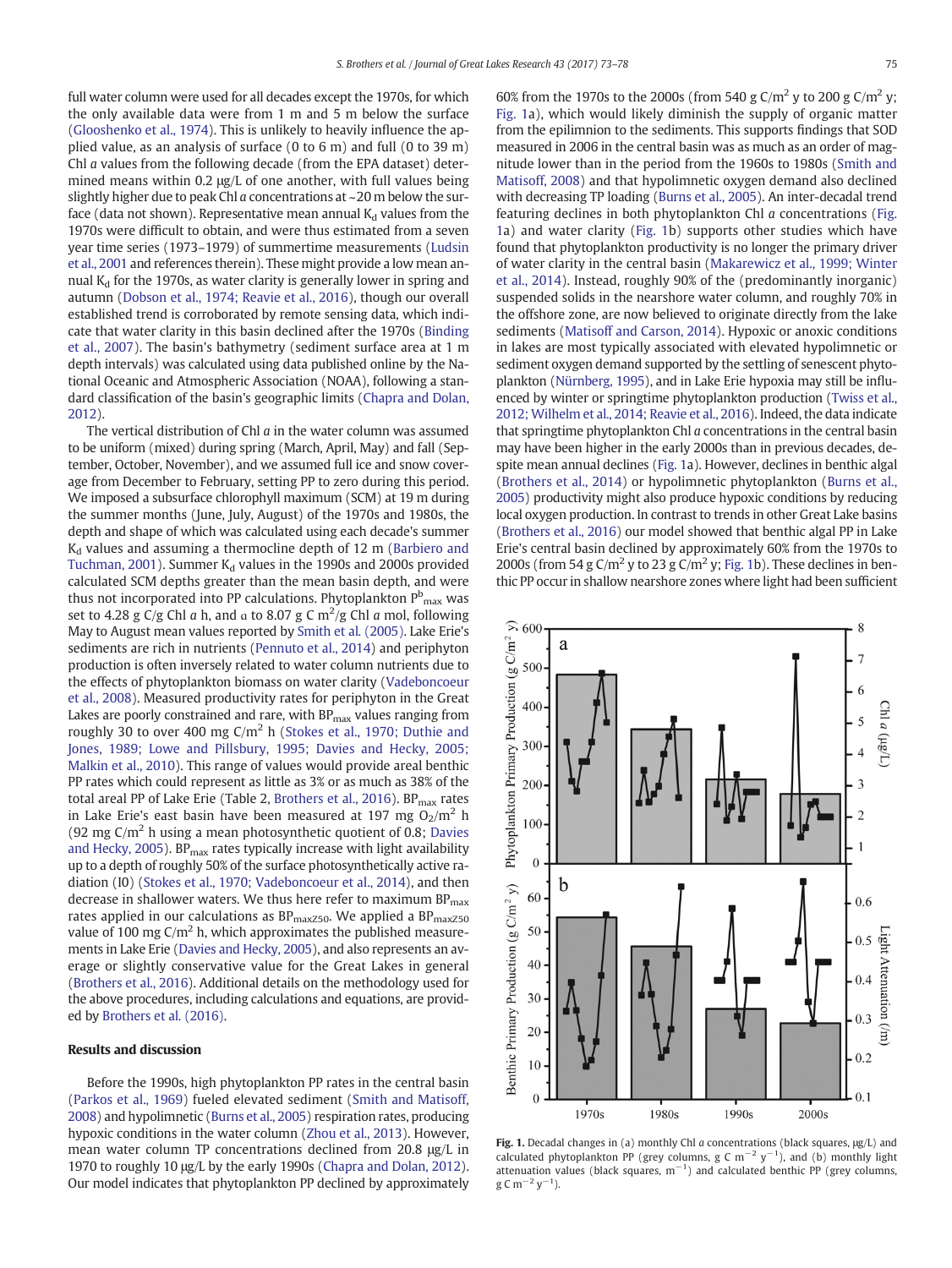for benthic primary production, and are where hypoxic conditions currently develop in this basin [\(Bocaniov and Scavia, 2016](#page-4-0)). These estimates consider the primary productivity of all periphyton, including the common nuisance species Cladophora glomerata as well as other chlorophyte benthic algae. Previous measurements of C. glomerata production in an urbanized area of Lake Ontario have been around 120 mg C/m<sup>2</sup> h [\(Malkin et al., 2010\)](#page-5-0), which is close to our applied maximum benthic PP value (100 mg  $C/m<sup>2</sup>$  h). Although we could not find areal-integrated productivity estimates for C. glomerata in Lake Erie to compare with our own, previous reports suggest that C. glomerata frequently (but not always) dominate the benthic periphyton community of this lake [\(Higgins et al., 2008\)](#page-4-0).

It has long been understood that Lake Erie's central basin is susceptible to resuspension, as waves with heights of only 0.5 m have been estimated to be able to stir up sediments as far as 20 m below the surface [\(Charlton and Lean, 1987\)](#page-4-0). Wave-driven resuspension from more frequent storms (Daloğ[lu et al., 2012\)](#page-4-0), dreissenid pseudo-feces [\(Barbiero](#page-4-0) [and Tuchman, 2004\)](#page-4-0), and burrowing invertebrates ([Edwards et al.,](#page-4-0) 2009; Chaffi[n and Kane, 2010; Soster et al., 2015\)](#page-4-0) are potential sources of increased turbidity. Our model indicates that the surface area of the central basin's sediments within the euphotic zone fell from roughly 23% (3415 km<sup>2</sup>) of the total area in the 1970s to only 7% (1097 km<sup>2</sup>) by the 2000s. Reductions in benthic algal production due to declines in water clarity may establish negative feedback loops with resuspension events, as periphyton biofilms and polysaccharide matrices physically stabilize sediments, and their loss would leave sediments more vulnerable to resuspension [\(Madsen et al., 1993; Salant, 2011;](#page-5-0) [Vignaga et al., 2012](#page-5-0)). In addition, a reduced euphotic zone would negatively impact submerged macrophyte PP and biomass, with further negative effects on sediment resuspension [\(Madsen et al., 2001; James et](#page-5-0) [al., 2004](#page-5-0)). The invasive round goby (Neogobius melanostomus), has also been associated with lowered benthic algal biomasses in the Great Lakes [\(Lederer et al., 2006; Wilson et al., 2006\)](#page-5-0). It is thus possible that a decline in benthic PP ([Fig. 1b](#page-2-0)) has promoted increasingly turbid conditions (and thus further reductions in benthic PP) by boosting sediment resuspension.

It is also possible that anoxia formation at the sediment-water interface (whether established by high SOD or declines in benthic PP) has resulted in redox gradients promoting the internal release of nutrients, DOC, and iron into the water column ([Skoog and Arias-Esquivel, 2009;](#page-5-0) [Brothers et al., 2014](#page-5-0)), further shading out benthic PP. Internal nutrient loading contributes to cyanobacteria blooms and hypoxic conditions in Lake Winnipeg, another large, shallow eutrophic lake ([Nürnberg](#page-5-0) [and Lazerte, 2015\)](#page-5-0). Total phosphorus (TP) has declined since the 1970s in the water column of Lake Erie ([Dove and Chapra, 2015\)](#page-4-0), although concentrations of soluble reactive phosphorus (SRP) have been stable ([Dove and Chapra, 2015](#page-4-0)) or increased (Daloğ[lu et al.,](#page-4-0) [2012\)](#page-4-0). Internal redox-driven processes at the sediment-water interface are known to be a potential driver releasing SRP into the water column [\(Manning et al., 1984](#page-5-0)), but the extent to which they contribute to current concentrations (versus increased storms and changes in agricultural management practices; Daloğ[lu et al., 2012](#page-4-0)) is unknown. Nearshore water column TP concentrations are negatively correlated to wind speed in Lake Erie's west basin [\(Nicholls et al., 1999\)](#page-5-0), indicating that TP concentrations are greatest when the waters are poorly mixed. This pattern is consistent with sediment anoxia triggering the internal loading of phosphorus. Iron can also promote cyanobacterial blooms ([Molot](#page-5-0) [et al., 2010, 2014](#page-5-0)), and has been reported as another possibly limiting or co-limiting nutrient for Lake Erie's planktonic communities [\(Twiss et al.,](#page-5-0) [2000; Havens et al., 2012\)](#page-5-0), but to our knowledge there are no studies of possible recent changes in internal iron loading. Benthic microbial communities will also reduce water column TP concentrations via direct uptake, but their uptake rates tend to be lower than those of planktonic communities [\(Price and Carrick, 2011](#page-5-0)), making their influence via the establishment of redox gradients at the sediment-water interface likely more important to Lake Erie's nutrient dynamics.

The chronology of the proposed transition from externally-induced to internally-induced hypoxia formation indicates that other factors such as basin morphometry and an El Niño-Southern Oscillation (ENSO) event may have played important roles as well. The largest calculated decline of sediment area within the central basin's euphotic zone during our study period occurred from the 1980s to the 1990s, when approximately 1330  $km<sup>2</sup>$  of sediment area were removed from the basin's euphotic zone. This decline in euphotic sediment area was more than double those calculated for other inter-decadal periods (583 km<sup>2</sup> from the 1970s to 1980s, and 402 km<sup>2</sup> from the 1990s to 2000s). This timing coincides with the period during which we argue that the drivers of central basin hypoxia transitioned from high phytoplankton PP to declines in benthic periphyton PP. As the relative decline in euphotic sediment area was greater than the change in light attenuation ([Fig. 1](#page-2-0)b), it points to a possible role of basin morphometry in establishing the alternative hypoxia-inducing mechanism. Our model also indicated that during this period, the central basin SCM disappeared (following SCM depths by [Barbiero and Tuchman, 2001](#page-4-0)). Although hypolimnetic phytoplankton production may still play a significant role in the nutrient and oxygen dynamics of this basin [\(Lashaway and Carrick, 2010](#page-5-0)), our model suggested that in the 1980s, only ~5% of phytoplankton production occurred below the thermocline, though this declined to 0.5% in the 1990s (data not shown). It is also possible that other external drivers helped to trigger this shift. Specifically, TP loading into Lake Erie increased from roughly 7000 MTA (million metric tons annually) in 1994–1995 to over 16,000 MTA by 1997 [\(Dolan and Chapra, 2012](#page-4-0)), coinciding with a powerful ENSO event. High summertime hypoxic extents (typically 5000 to 10,000  $\text{km}^2$ ) had been greatly reduced through nutrient mitigation efforts by the earlyand mid-1990s, but returned to previous high levels in 1997 [\(Zhou et](#page-5-0) [al., 2013](#page-5-0); Fig. 2). However, hypoxic extents remained at the same high levels in subsequent years [\(Zhou et al., 2013\)](#page-5-0) despite returns to lower TP loads ([Dolan and Chapra, 2012\)](#page-4-0) and concentrations ([Chapra and](#page-4-0) [Dolan, 2012](#page-4-0)) following 1999 (Fig. 2).

It is unlikely that the dreissenid introduction around 1990 increased water clarity in the central basin of Lake Erie. Dreissenids often improve water clarity by filtering phytoplankton from the water column [\(Fahnenstiel et al., 1995](#page-4-0)). However, they have little effect on the transparency of ecosystems with high concentrations of suspended solids [\(Higgins and Vander Zanden, 2010; Higgins et al., 2014\)](#page-4-0). Nevertheless, dreissenids produced significant localized effects within the basin. Dreissenid beds in the central basin had the highest benthic algal production rates of all locally tested benthic substrates [\(Carrick et al.,](#page-4-0) [2005](#page-4-0)). The dreissenid invasion was also associated with localized



Fig. 2. Maximum central basin hypoxic extent (hollow circles) and Lake Erie total phosphorus load (black squares, from Table 6 in [Dolan and Chapra, 2012](#page-4-0)). Maximum hypoxic extent was approximated as the greater value for August or September hypoxic extents reported in [Zhou et al. \(2013\),](#page-5-0) [Fig. 1.](#page-2-0)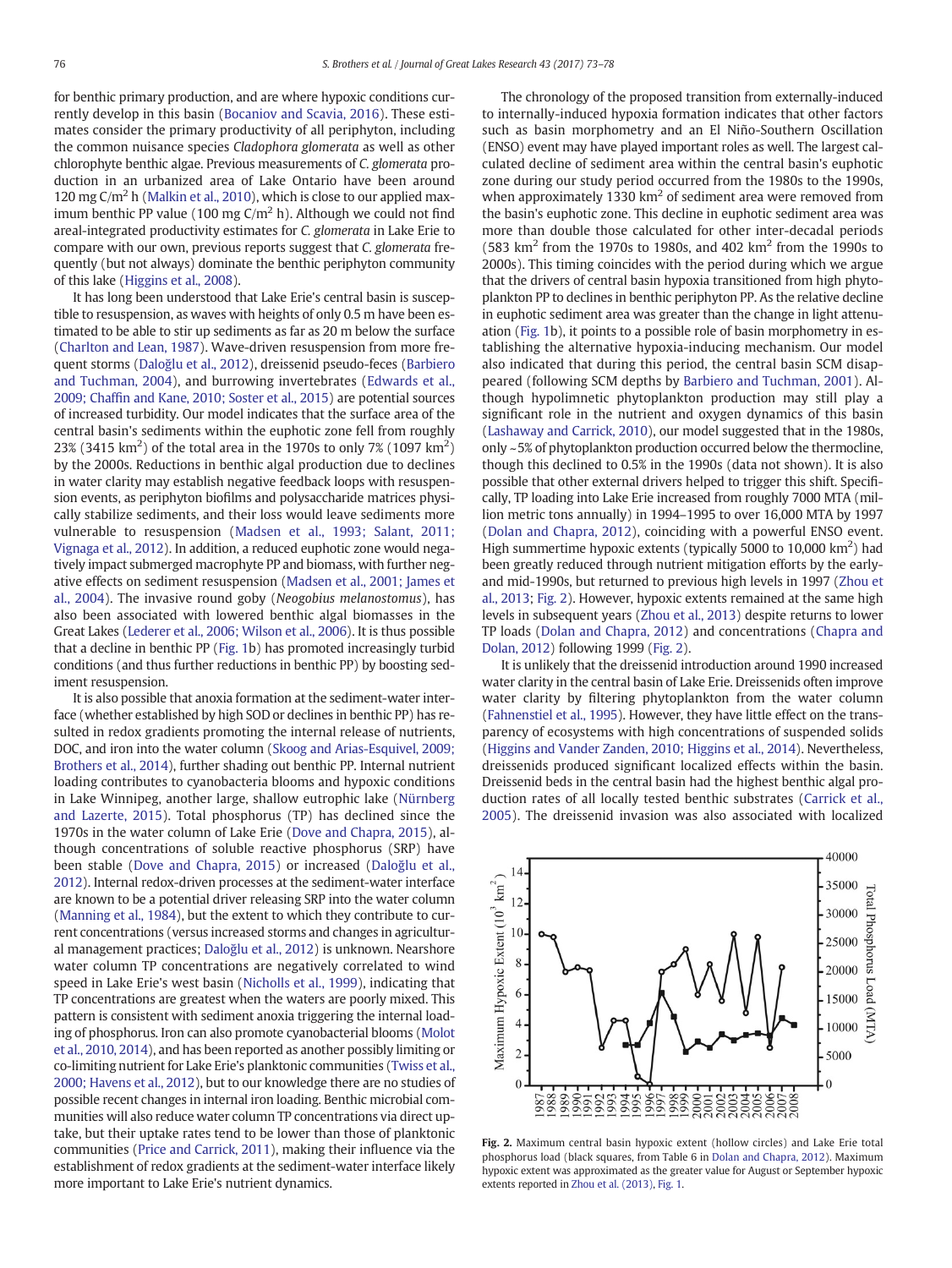<span id="page-4-0"></span>increases in macrophyte production [\(Knapton and Petrie, 1999](#page-5-0)). Macrophyte beds reduce sediment resuspension (James et al., 2004) and can improve water clarity even in large, deep lakes ([Sachse et al., 2014](#page-5-0)). The decline in Dreissenid populations after 1998 (Karatayev et al., 2014) has been attributed to changes in the benthic substrate (Burlakova et al., 2006) and/or to predation by round gobies (Barton et al., 2005). This biotic shift was contemporaneous with a decline in light availability and benthic algal production (this study), though additional declines in benthic productivity may have resulted from the loss of dreissenid-inhabited substrate (Carrick et al., 2005). Alternatively, dreissenids may exacerbate SOD via their supply of pseudofeces to the sediments. However, this seems unlikely given that maximum dreissenid densities in this lake coincided with a period of diminished hypoxic events. It is thus more likely that the decline in dreissenids following 1998 (Karatayev et al., 2014) had, if anything, an additional negative impact on benthic PP in Lake Erie's central basin.

### Conclusions

We show that a forty-year decline in the water clarity of Lake Erie's central basin has likely reduced local benthic and planktonic PP rates. A continued decline in benthic PP may be responsible for the current hypoxic events in the basin. Our proposed mechanisms have been established in other lakes, but remain to be tested and proven as drivers in Lake Erie's central basin. Regardless, our model results make a strong case for the need to monitor benthic algal production, resuspension, and internal loading in Lake Erie, and to consider their roles in lake-wide biogeochemical processes. In general, reductions in anthropogenic nutrient loading alone may be insufficient at reverting turbid, phytoplankton-dominated lakes to clear-water, benthic-dominated states (Jeppesen et al., 2005). Although some solutions adopted in shallow lakes, such as fish removal, may be unfeasible in Lake Erie, it is likely that broader bioremediation efforts, including the promotion of submerged macrophyte production in littoral areas (Cvetkovic et al., 2010; Sachse et al., 2014), along with continued nutrient abatement measures, will be required for a successful long-term basin recovery.

#### Acknowledgements

This study was funded by Multiple Stressors and Cumulative Effects in the Great Lakes: An NSERC CREATE Program to Develop Innovative Solutions through International Training Partnerships (PKS, 432269). YV was supported by the National Science Foundation (DEB 08- 42253) and Ohio Sea Grant (NA14OAR4170067, project R/ER-115). We thank Rich Vogt, Hunter Carrick, and an anonymous reviewer for additional helpful comments on the manuscript.

#### References

- Barbiero, R.P., Tuchman, M.L., 2001. [Results from the US EPA's biological open water sur](http://refhub.elsevier.com/S0380-1330(17)30057-6/rf0005)[veillance program of the Laurentian Great Lakes: II. Deep chlorophyll maxima. J. Great](http://refhub.elsevier.com/S0380-1330(17)30057-6/rf0005) [Lakes Res. 27, 155](http://refhub.elsevier.com/S0380-1330(17)30057-6/rf0005)–166.
- Barbiero, R.P., Tuchman, M.L., 2004. [Long-term dreissenid impacts on water clarity in Lake](http://refhub.elsevier.com/S0380-1330(17)30057-6/rf0010) [Erie. J. Great Lakes Res. 30, 557](http://refhub.elsevier.com/S0380-1330(17)30057-6/rf0010)–565.
- Barton, D.R., Johnson, R.A., Campbell, L., Petruniak, J., Patterson, M., 2005. [Effects of round](http://refhub.elsevier.com/S0380-1330(17)30057-6/rf0015) gobies (Neogobius melanostomus[\) on dreissenid mussels and other invertebrates in](http://refhub.elsevier.com/S0380-1330(17)30057-6/rf0015) eastern Lake Erie, 2002–[2004. J. Great Lakes Res. 31, 252](http://refhub.elsevier.com/S0380-1330(17)30057-6/rf0015)–261.
- Binding, C.E., Jerome, J.H., Bukata, R.P., Booty, W.G., 2007. [Trends in water clarity of the](http://refhub.elsevier.com/S0380-1330(17)30057-6/rf0020) [lower Great Lakes from remotely sensed aquatic color. J. Great Lakes Res. 33,](http://refhub.elsevier.com/S0380-1330(17)30057-6/rf0020) [828](http://refhub.elsevier.com/S0380-1330(17)30057-6/rf0020)–841.
- Bocaniov, S.A., Scavia, D., 2016. Temporal and spatial dynamics of large lake hypoxia: integrating statistical and three-dimensional dynamic models to enhance lake management criteria. Water Resour. Res. http://dx.doi.org/[10.1002/2015WR018170](http://dx.doi.org/10.1002/2015WR018170).
- Brothers, S., Köhler, J., Attermeyer, K., Grossart, H.P., Mehner, T., Meyer, N., Scharnweber, K., Hilt, S., 2014. A feedback loop links brownifi[cation and anoxia in a temperate, shal](http://refhub.elsevier.com/S0380-1330(17)30057-6/rf0030)[low lake. Limnol. Oceanogr. 59, 1388](http://refhub.elsevier.com/S0380-1330(17)30057-6/rf0030)–1398.
- Brothers, S., Vadeboncoeur, Y., Sibley, P., 2016. [Benthic algae compensate for phytoplank](http://refhub.elsevier.com/S0380-1330(17)30057-6/rf0035)[ton losses in large aquatic ecosystems. Glob. Chang. Biol. 22, 3865](http://refhub.elsevier.com/S0380-1330(17)30057-6/rf0035)–3873.
- Burlakova, L.E., Karatayev, A.Y., Padilla, D.K., 2006. [Changes in the distribution and abun](http://refhub.elsevier.com/S0380-1330(17)30057-6/rf0040)dance of Dreissena polymorpha [within lakes through time. Hydrobiologia 571,](http://refhub.elsevier.com/S0380-1330(17)30057-6/rf0040) [133](http://refhub.elsevier.com/S0380-1330(17)30057-6/rf0040)–146.

Burns, N.M., 1976. [Oxygen depletion in the central and eastern basins of Lake Erie, 1970.](http://refhub.elsevier.com/S0380-1330(17)30057-6/rf0045) [J. Fish. Res. Board Can. 33, 512](http://refhub.elsevier.com/S0380-1330(17)30057-6/rf0045)–519.

- Burns, N.M., Rockwell, D.C., Bertram, P.E., Dolan, D.M., Ciborowski, J.J.H., 2005. [Trends in](http://refhub.elsevier.com/S0380-1330(17)30057-6/rf0050) [temperature, Secchi depth, and dissolved oxygen depletion rates in the Central](http://refhub.elsevier.com/S0380-1330(17)30057-6/rf0050) Basin of Lake Erie, 1983–[2002. J. Great Lakes Res. 31, 35](http://refhub.elsevier.com/S0380-1330(17)30057-6/rf0050)–49. Carrick, H.J., Moon, J.B., Gaylord, B.F., 2005. [Phytoplankton dynamics and hypoxia in Lake](http://refhub.elsevier.com/S0380-1330(17)30057-6/rf0055)
- [Erie: a hypothesis concerning benthic-pelagic coupling in the Central Basin. J. Great](http://refhub.elsevier.com/S0380-1330(17)30057-6/rf0055) [Lakes Res. 31, 111](http://refhub.elsevier.com/S0380-1330(17)30057-6/rf0055)–124.
- Chaffin, J.D., Kane, D.D., 2010. Burrowing mayfl[y \(Ephemeroptera: Ephemeridae:](http://refhub.elsevier.com/S0380-1330(17)30057-6/rf0060) Hexagenia [spp.\) bioturbation and bioirrigation: a source of internal phosphorus load](http://refhub.elsevier.com/S0380-1330(17)30057-6/rf0060)[ing in Lake Erie. J. Great Lakes Res. 36, 57](http://refhub.elsevier.com/S0380-1330(17)30057-6/rf0060)–63.
- Chandler, D.C., 1942. [Limnological studies of western Lake Erie: II. Light penetration and](http://refhub.elsevier.com/S0380-1330(17)30057-6/rf0065) [its relation to turbidity. Ecology 23, 41](http://refhub.elsevier.com/S0380-1330(17)30057-6/rf0065)–52.
- Chapra, S.C., Dolan, D.M., 2012. [Great Lakes total phosphorus revisited: 2. Mass balance](http://refhub.elsevier.com/S0380-1330(17)30057-6/rf0070) [modeling. J. Great Lakes Res. 38, 741](http://refhub.elsevier.com/S0380-1330(17)30057-6/rf0070)–754.
- Charlton, M.N., Lean, D.R.S., 1987. [Sedimentation, resuspension, and oxygen depletion in](http://refhub.elsevier.com/S0380-1330(17)30057-6/rf0075) [Lake Erie \(1979\). J. Great Lakes Res. 13, 709](http://refhub.elsevier.com/S0380-1330(17)30057-6/rf0075)–723.
- Cvetkovic, M., Wei, A., Chow-Fraser, P., 2010. [Relative importance of macrophyte commu](http://refhub.elsevier.com/S0380-1330(17)30057-6/rf0080)[nity versus water quality variables for predicting](http://refhub.elsevier.com/S0380-1330(17)30057-6/rf0080) fish assemblages in coastal wetlands [of the Laurentian Great Lakes. J. Great Lakes Res. 36, 64](http://refhub.elsevier.com/S0380-1330(17)30057-6/rf0080)–73.
- Dahl, J.A., Graham, D.M., Dermott, R., Johannsson, O.E., Millard, E.S., Myles, D.D., 1995. [Lake](http://refhub.elsevier.com/S0380-1330(17)30057-6/rf0085) [Erie 1993, western, west central and eastern basins: change in trophic status, and as](http://refhub.elsevier.com/S0380-1330(17)30057-6/rf0085)[sessment of the abundance, biomass and production of the lower trophic levels. Can.](http://refhub.elsevier.com/S0380-1330(17)30057-6/rf0085) [Tech. Rep. Fish. Aquat. Sci. 2070](http://refhub.elsevier.com/S0380-1330(17)30057-6/rf0085).
- Daloğlu, I., Cho, K.H., Scavia, D., 2012. [Evaluating causes of trends in long-term dissolved](http://refhub.elsevier.com/S0380-1330(17)30057-6/rf0090) [reactive phosphorus loads to Lake Erie. Environ. Sci. Technol. 46, 10660](http://refhub.elsevier.com/S0380-1330(17)30057-6/rf0090)–10666.
- Davies, J.-M., Hecky, R.E., 2005. [Initial measurements of benthic photosynthesis and respi](http://refhub.elsevier.com/S0380-1330(17)30057-6/rf0095)[ration in Lake Erie. J. Great Lakes Res. 31, 195](http://refhub.elsevier.com/S0380-1330(17)30057-6/rf0095)–207.
- Devlin, S.P., Vander Zanden, M.J., Vadeboncoeur, Y., 2015. [Littoral-benthic primary pro](http://refhub.elsevier.com/S0380-1330(17)30057-6/rf0100)duction estimates: sensitivity to simplifi[cations with respect to periphyton produc](http://refhub.elsevier.com/S0380-1330(17)30057-6/rf0100)[tivity and basin morphometry. Limnol. Oceanogr. Methods 14, 138](http://refhub.elsevier.com/S0380-1330(17)30057-6/rf0100)–149.
- Dobson, H.F.H., Gilbertson, M., Sly, P.G.A., 1974. [Summary and comparison of nutrients](http://refhub.elsevier.com/S0380-1330(17)30057-6/rf0105) [and related water quality in Lake Erie, Ontario, Huron, and Superior. J. Fish. Res.](http://refhub.elsevier.com/S0380-1330(17)30057-6/rf0105) [Board Can. 31, 731](http://refhub.elsevier.com/S0380-1330(17)30057-6/rf0105)–738.
- Dolan, D.M., Chapra, S.C., 2012. [Great Lakes total phosphorus revisited: 1. Loading analysis](http://refhub.elsevier.com/S0380-1330(17)30057-6/rf0110) and update (1994–[2008\). J. Great Lakes Res. 38, 730](http://refhub.elsevier.com/S0380-1330(17)30057-6/rf0110)–740.
- Dove, A., Chapra, S.C., 2015. [Long-term trends of nutrients and trophic response variables](http://refhub.elsevier.com/S0380-1330(17)30057-6/rf0115) [for the Great Lakes. Limnol. Oceanogr. 60, 696](http://refhub.elsevier.com/S0380-1330(17)30057-6/rf0115)–721.
- Duthie, H.C., Jones, D.K., 1989. [Epilithic productivity on the submerged Niagara Escarp](http://refhub.elsevier.com/S0380-1330(17)30057-6/rf50003)[ment, Georgian Bay, Canada. Verh. Internat. Verein Limnol. 24, 411](http://refhub.elsevier.com/S0380-1330(17)30057-6/rf50003)–415.
- Edwards, W.J., Conroy, J.D., Culver, D.A., 2005. [Hypolimnetic oxygen depletion dynamics](http://refhub.elsevier.com/S0380-1330(17)30057-6/rf0120) [in the Central Basin of Lake Erie. J. Great Lakes Res. 31, 262](http://refhub.elsevier.com/S0380-1330(17)30057-6/rf0120)–271.
- Edwards, W.J., Soster, F.M., Matisoff, G., Schloesser, D.W., 2009. [The effect of may](http://refhub.elsevier.com/S0380-1330(17)30057-6/rf0125)fly (Hexagenia [spp.\) burrowing activity on sediment oxygen demand in western Lake](http://refhub.elsevier.com/S0380-1330(17)30057-6/rf0125) [Erie. J. Great Lakes Res. 35, 507](http://refhub.elsevier.com/S0380-1330(17)30057-6/rf0125)–516.
- Fahnenstiel, G.L., Lang, G.A., Nalepa, T.F., Johengen, T.H., 1995. [Effects of zebra mussel](http://refhub.elsevier.com/S0380-1330(17)30057-6/rf0130) (Dreissena polymorpha[\) colonization on water quality parameters in Saginaw Bay,](http://refhub.elsevier.com/S0380-1330(17)30057-6/rf0130) [Lake Huron. J. Great Lakes Res. 21, 435](http://refhub.elsevier.com/S0380-1330(17)30057-6/rf0130)–438.
- Fee, E.J., 1973. [A numerical model for determining integral primary production and its ap](http://refhub.elsevier.com/S0380-1330(17)30057-6/rf0135)[plication to Lake Michigan. J. Fish. Res. Board Can. 30, 1447](http://refhub.elsevier.com/S0380-1330(17)30057-6/rf0135)–1468.
- Glooshenko, W.A., Moore, J.E., Vollenweider, R.A., 1974. [Spatial and temporal distribution](http://refhub.elsevier.com/S0380-1330(17)30057-6/rf0140) of chlorophyll a [and pheopigments in surface waters of Lake Erie. J. Fish. Res. Board](http://refhub.elsevier.com/S0380-1330(17)30057-6/rf0140) [Can. 31, 265](http://refhub.elsevier.com/S0380-1330(17)30057-6/rf0140)–274.
- Havens, S.M., Hassler, C.S., North, R.L., Guildford, S.J., Silsbe, G., Wilhelm, S.W., Twiss, M.R., 2012. [Iron plays a role in nitrate drawdown by phytoplankton in Lake Erie surface](http://refhub.elsevier.com/S0380-1330(17)30057-6/rf0145) [waters as observed in lake-wide assessments. Can. J. Fish. Aquat. Sci. 69, 369](http://refhub.elsevier.com/S0380-1330(17)30057-6/rf0145)–381.
- Herdendorf, E., 1983. Lake Erie water quality 1970–[1982: a management assessment.](http://refhub.elsevier.com/S0380-1330(17)30057-6/rf0150) [CLEAR Technical Report No. 279. Center for Lake Erie Area Research, Columbus,](http://refhub.elsevier.com/S0380-1330(17)30057-6/rf0150) [Ohio, USA.](http://refhub.elsevier.com/S0380-1330(17)30057-6/rf0150)
- Higgins, S.N., Vander Zanden, M.J., 2010. [What a difference a species makes: a meta-anal](http://refhub.elsevier.com/S0380-1330(17)30057-6/rf0155)[ysis of dressenid mussel impacts on freshwater ecosystems. Ecol. Monogr. 80,](http://refhub.elsevier.com/S0380-1330(17)30057-6/rf0155) [179](http://refhub.elsevier.com/S0380-1330(17)30057-6/rf0155)–196.
- Higgins, S.N., Howell, E.T., Hecky, R.E., Guildford, S.J., Smith, R.E., 2005. [The wall of green:](http://refhub.elsevier.com/S0380-1330(17)30057-6/rf0160) the status of Cladophora glomerata [on the northern shores of Lake Erie's eastern basin,](http://refhub.elsevier.com/S0380-1330(17)30057-6/rf0160) 1995–[2002. J. Great Lakes Res. 31, 547](http://refhub.elsevier.com/S0380-1330(17)30057-6/rf0160)–563.
- Higgins, S.N., Malkin, S.Y., Howell, E.T., Guildford, S.J., Campbell, L., Hiriart-Baer, V., Hecky, R.E., 2008. An ecological review of Cladophora glomerata [\(Chlorophyta\) in the Lauren](http://refhub.elsevier.com/S0380-1330(17)30057-6/rf0165)[tian Great Lakes. J. Phycol. 44, 839](http://refhub.elsevier.com/S0380-1330(17)30057-6/rf0165)–854.
- Higgins, S.N., Althouse, B., Devlin, S.P., Vadeboncoeur, Y., Vander Zanden, M.J., 2014. [Po](http://refhub.elsevier.com/S0380-1330(17)30057-6/rf0170)[tential for large-bodied zooplankton and dreissenids to alter the productivity and au](http://refhub.elsevier.com/S0380-1330(17)30057-6/rf0170)[totrophic structure of lakes. Ecology 95, 2257](http://refhub.elsevier.com/S0380-1330(17)30057-6/rf0170)–2267.
- Hiriart-Baer, V.P., Smith, R.E.H., 2005. [The effect of ultraviolet radiation on freshwater](http://refhub.elsevier.com/S0380-1330(17)30057-6/rf0175) [planktonic primary production: the role of recovery and mixing processes. Limnol.](http://refhub.elsevier.com/S0380-1330(17)30057-6/rf0175) [Oceanogr. 50, 1352](http://refhub.elsevier.com/S0380-1330(17)30057-6/rf0175)–1361.
- James, W.F., Barko, J.W., Butler, M.G., 2004. [Shear stress and sediment resuspension in re](http://refhub.elsevier.com/S0380-1330(17)30057-6/rf0180)[lation to submersed macrophyte biomass. Hydrobiologia 515, 181](http://refhub.elsevier.com/S0380-1330(17)30057-6/rf0180)–191.
- Jeppesen, E., Søndergaard, M., Jensen, J.P., Havens, K.E., Anneville, O., Carvalho, L., Coveney, M.F., Deneke, R., Dokulil, M.T., Foy, B., Gerdeaux, D., Hampton, S.E., Hilt, S., Kangur, K., Köhler, J., Lammens, E.H.H.R., Lauridsen, T.L., Manca, M., Miracle, M.R., Moss, B., Nõges, P., Persson, G., Phillips, G., Portielje, R., Romo, S., Schelske, C.L., Straile, D., Tatrai, I., Willén, E., Winder, M., 2005. [Lake responses to reduced nutrient](http://refhub.elsevier.com/S0380-1330(17)30057-6/rf0185) loading – [an analysis of contemporary long-term data from 35 case studies. Freshw.](http://refhub.elsevier.com/S0380-1330(17)30057-6/rf0185) [Biol. 50, 1747](http://refhub.elsevier.com/S0380-1330(17)30057-6/rf0185)–1771.
- Karatayev, A.Y., Burlakova, L.E., Pennuto, C., Ciborowski, J., Karatayev, V.A., Juette, P., Clapsadl, M., 2014. Twenty five years of Dreissena [spp. populations in Lake Erie.](http://refhub.elsevier.com/S0380-1330(17)30057-6/rf0190) [J. Great Lakes Res. 40, 550](http://refhub.elsevier.com/S0380-1330(17)30057-6/rf0190)–559.